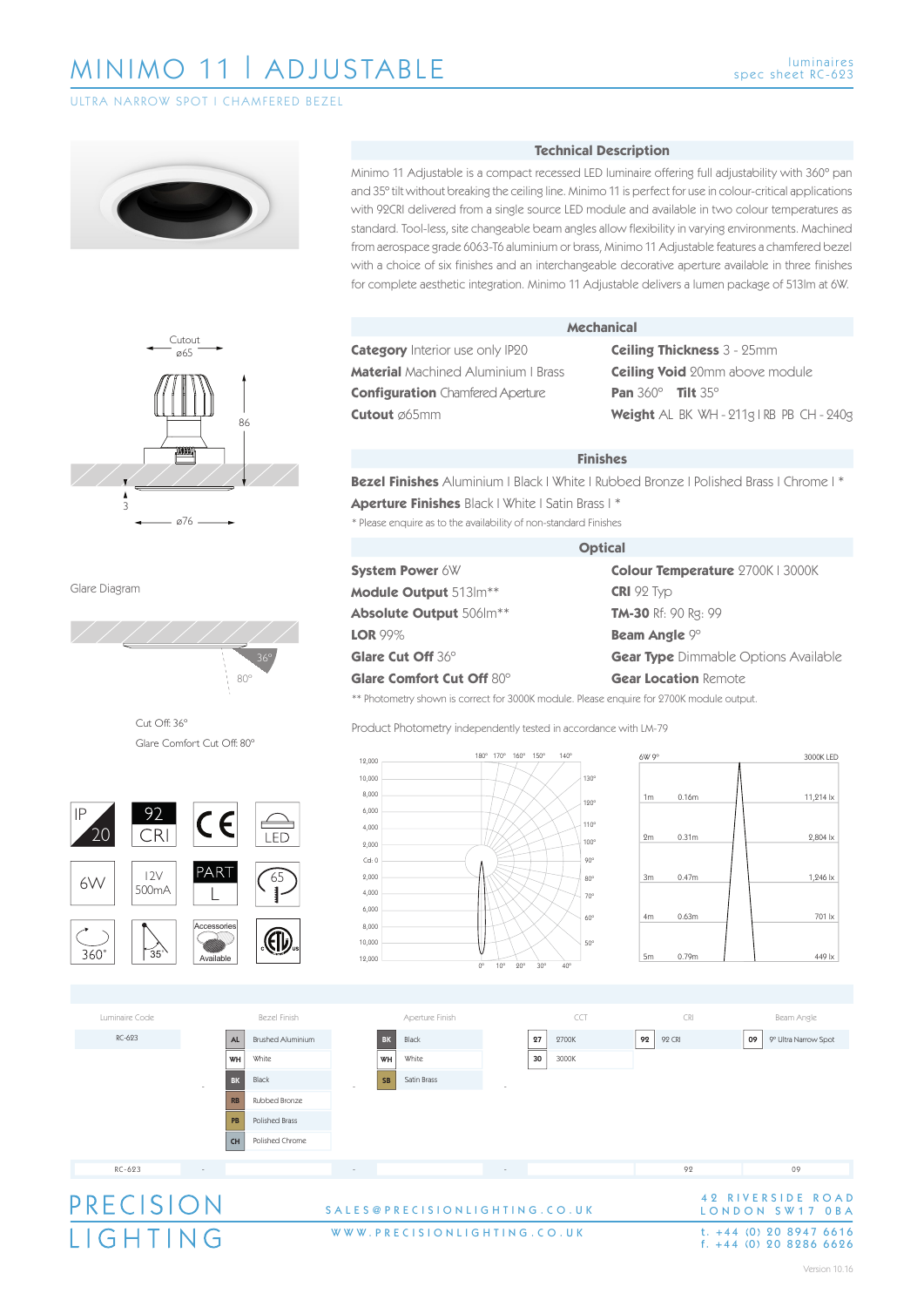NARROW SPOT | CHAMFERED BEZEL





Glare Diagram



Cut Off: 36º Glare Comfort Cut Off: 80º



### **Technical Description**

Minimo 11 Adjustable is a compact recessed LED luminaire offering full adjustability with 360º pan and 35º tilt without breaking the ceiling line. Minimo 11 is perfect for use in colour-critical applications with 92CRI delivered from a single source LED module and available in two colour temperatures as standard. Tool-less, site changeable beam angles allow flexibility in varying environments. Machined from aerospace grade 6063-T6 aluminium or brass, Minimo 11 Adjustable features a chamfered bezel with a choice of six finishes and an interchangeable decorative aperture available in three finishes for complete aesthetic integration. Minimo 11 Adjustable delivers a lumen package of 513lm at 6W.

**Category** Interior use only IP20 **Material** Machined Aluminium | Brass **Configuration** Chamfered Aperture **Cutout** ø65mm

#### **Mechanical**

**Ceiling Thickness** 3 - 25mm **Ceiling Void** 20mm above module **Pan** 360º **Tilt** 35º **Weight** AL BK WH - 211g | RB PB CH - 240g

### **Finishes**

\* Please enquire as to the availability of non-standard Finishes **Bezel Finishes** Aluminium | Black | White | Rubbed Bronze | Polished Brass | Chrome | \* **Aperture Finishes** Black | White | Satin Brass | \*

#### **Optical**

**System Power** 6W **Module Output** 513lm\*\* **Absolute Output** 504lm\*\* **LOR** 98% **Glare Cut Off** 36º **Glare Comfort Cut Off** 80º

**Colour Temperature** 2700K | 3000K **CRI** 92 Typ **TM-30** Rf: 90 Rg: 99 **Beam Angle** 11º **Gear Type** Dimmable Options Available **Gear Location** Remote

\*\* Photometry shown is correct for 3000K module. Please enquire for 2700K module output.

Product Photometry independently tested in accordance with LM-79







WWW.PRECISIONLIGHTING.CO.UK

# t.  $+44$  (0) 20 8947 6616<br>f.  $+44$  (0) 20 8286 6626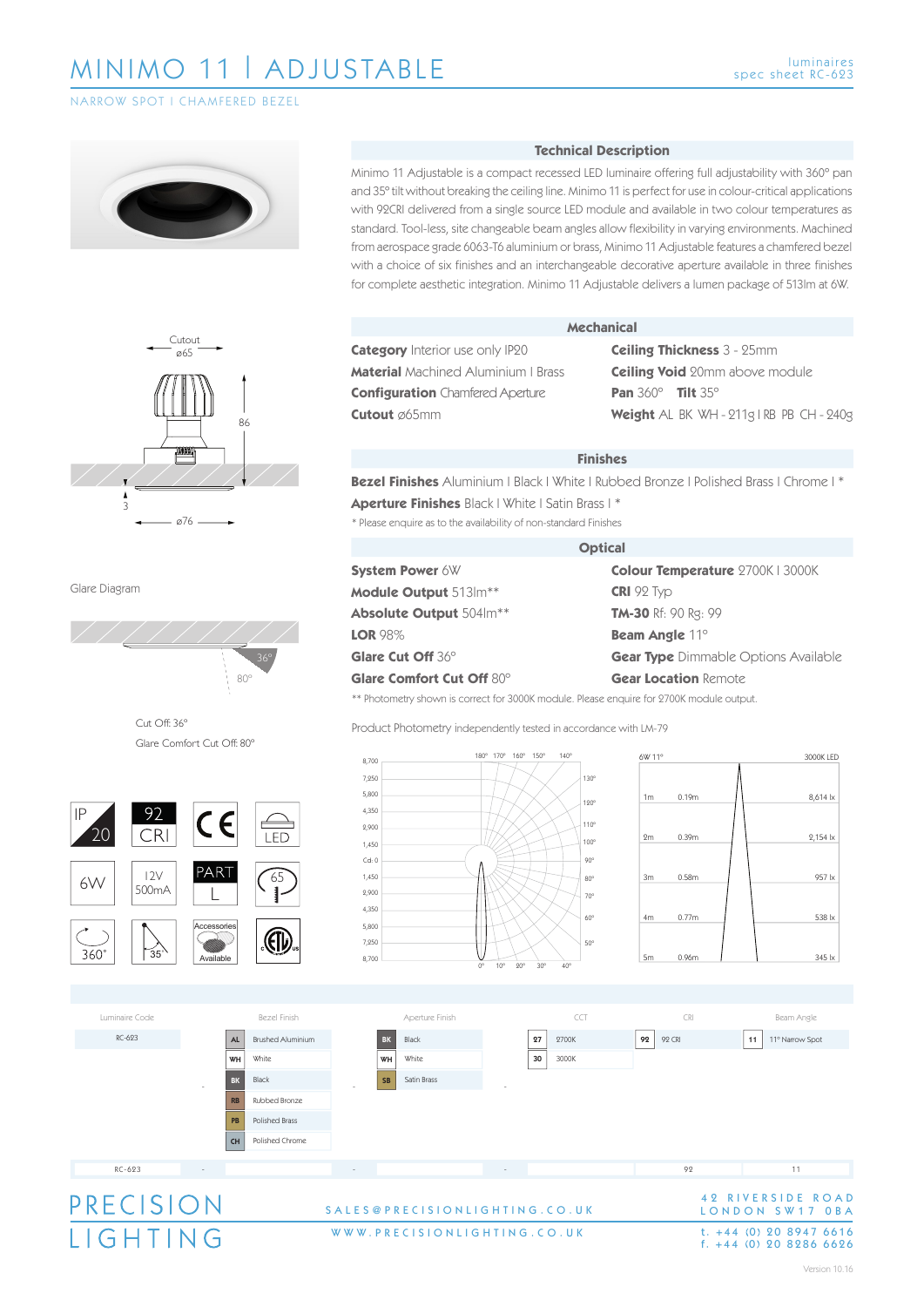### SPOT I CHAMFERED BEZE





Glare Diagram



Cut Off: 36º Glare Comfort Cut Off: 80º



#### **Technical Description**

Minimo 11 Adjustable is a compact recessed LED luminaire offering full adjustability with 360º pan and 35º tilt without breaking the ceiling line. Minimo 11 is perfect for use in colour-critical applications with 92CRI delivered from a single source LED module and available in two colour temperatures as standard. Tool-less, site changeable beam angles allow flexibility in varying environments. Machined from aerospace grade 6063-T6 aluminium or brass, Minimo 11 Adjustable features a chamfered bezel with a choice of six finishes and an interchangeable decorative aperture available in three finishes for complete aesthetic integration. Minimo 11 Adjustable delivers a lumen package of 513lm at 6W.

**Category** Interior use only IP20 **Material** Machined Aluminium | Brass **Configuration** Chamfered Aperture **Cutout** ø65mm

#### **Mechanical**

**Ceiling Thickness** 3 - 25mm **Ceiling Void** 20mm above module **Pan** 360º **Tilt** 35º **Weight** AL BK WH - 211g | RB PB CH - 240g

#### **Finishes**

\* Please enquire as to the availability of non-standard Finishes **Bezel Finishes** Aluminium | Black | White | Rubbed Bronze | Polished Brass | Chrome | \* **Aperture Finishes** Black | White | Satin Brass | \*

#### **Optical**

**System Power** 6W **Module Output** 513lm\*\* **Absolute Output** 506lm\*\* **LOR** 99% **Glare Cut Off** 36º **Glare Comfort Cut Off** 80º

**Colour Temperature** 2700K | 3000K **CRI** 92 Typ **TM-30** Rf: 90 Rg: 99 **Beam Angle** 15º **Gear Type** Dimmable Options Available **Gear Location** Remote

\*\* Photometry shown is correct for 3000K module. Please enquire for 2700K module output.

Product Photometry independently tested in accordance with LM-79





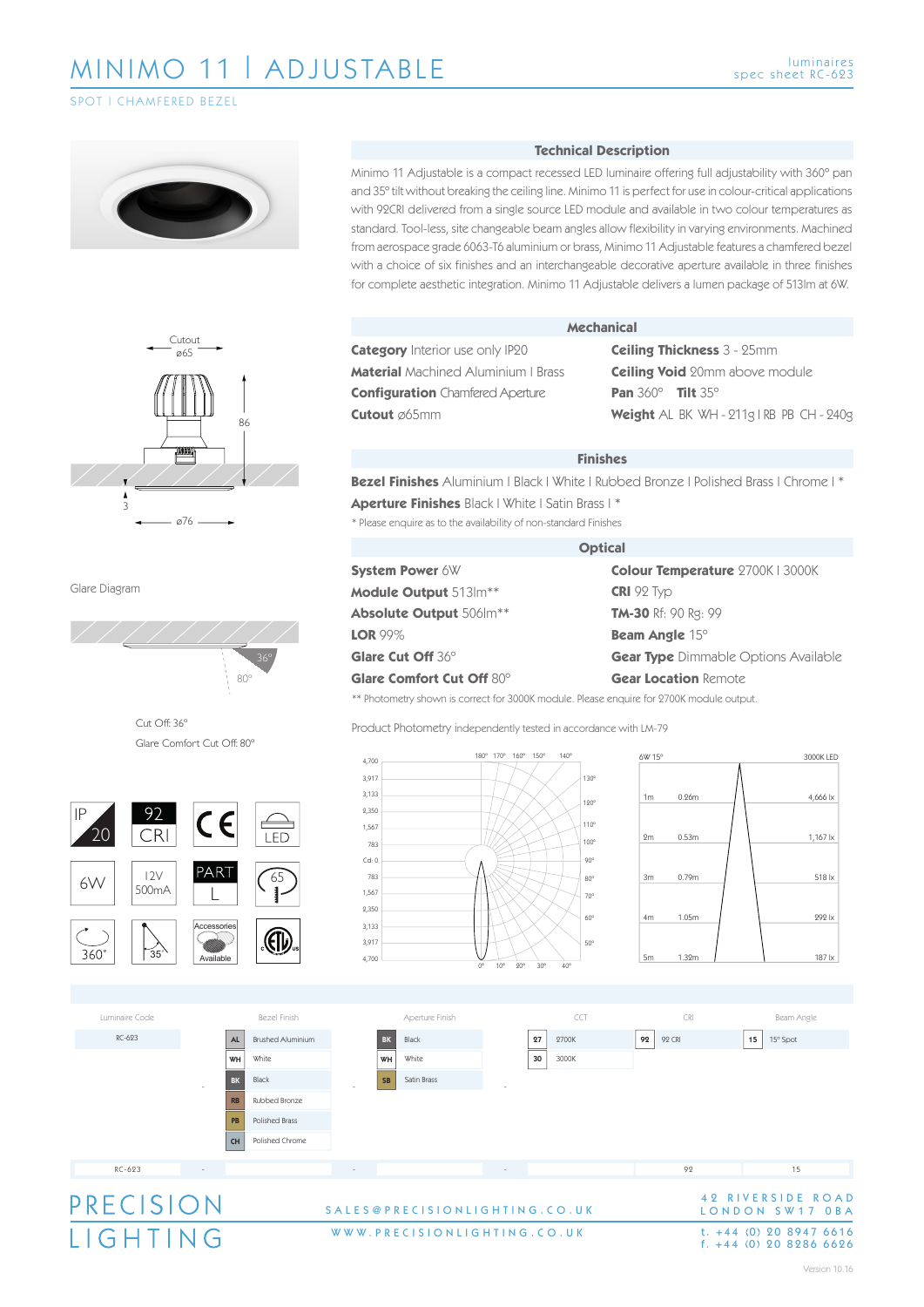### FLOOD | CHAMFERED BEZEL





Glare Diagram



Cut Off: 36º Glare Comfort Cut Off: 80º









Minimo 11 Adjustable is a compact recessed LED luminaire offering full adjustability with 360º pan and 35º tilt without breaking the ceiling line. Minimo 11 is perfect for use in colour-critical applications with 92CRI delivered from a single source LED module and available in two colour temperatures as standard. Tool-less, site changeable beam angles allow flexibility in varying environments. Machined from aerospace grade 6063-T6 aluminium or brass, Minimo 11 Adjustable features a chamfered bezel with a choice of six finishes and an interchangeable decorative aperture available in three finishes for complete aesthetic integration. Minimo 11 Adjustable delivers a lumen package of 513lm at 6W.

**Technical Description**

**Mechanical**

### **Category** Interior use only IP20 **Material** Machined Aluminium | Brass **Configuration** Chamfered Aperture **Cutout** ø65mm

**System Power** 6W **Module Output** 513lm\*\* **Absolute Output** 439lm\*\*

**Glare Cut Off** 36º

**LOR** 86%

**Ceiling Thickness** 3 - 25mm **Ceiling Void** 20mm above module **Pan** 360º **Tilt** 35º **Weight** AL BK WH - 211g | RB PB CH - 240g

#### **Finishes**

\* Please enquire as to the availability of non-standard Finishes **Bezel Finishes** Aluminium | Black | White | Rubbed Bronze | Polished Brass | Chrome | \* **Aperture Finishes** Black | White | Satin Brass | \*

#### **Optical**

**Colour Temperature** 2700K | 3000K **CRI** 92 Typ **TM-30** Rf: 90 Rg: 99 **Beam Angle** 25º **Gear Type** Dimmable Options Available **Gear Location** Remote

\*\* Photometry shown is correct for 3000K module. Please enquire for 2700K module output.

Product Photometry independently tested in accordance with LM-79

180º 170º 160º 150º 140º